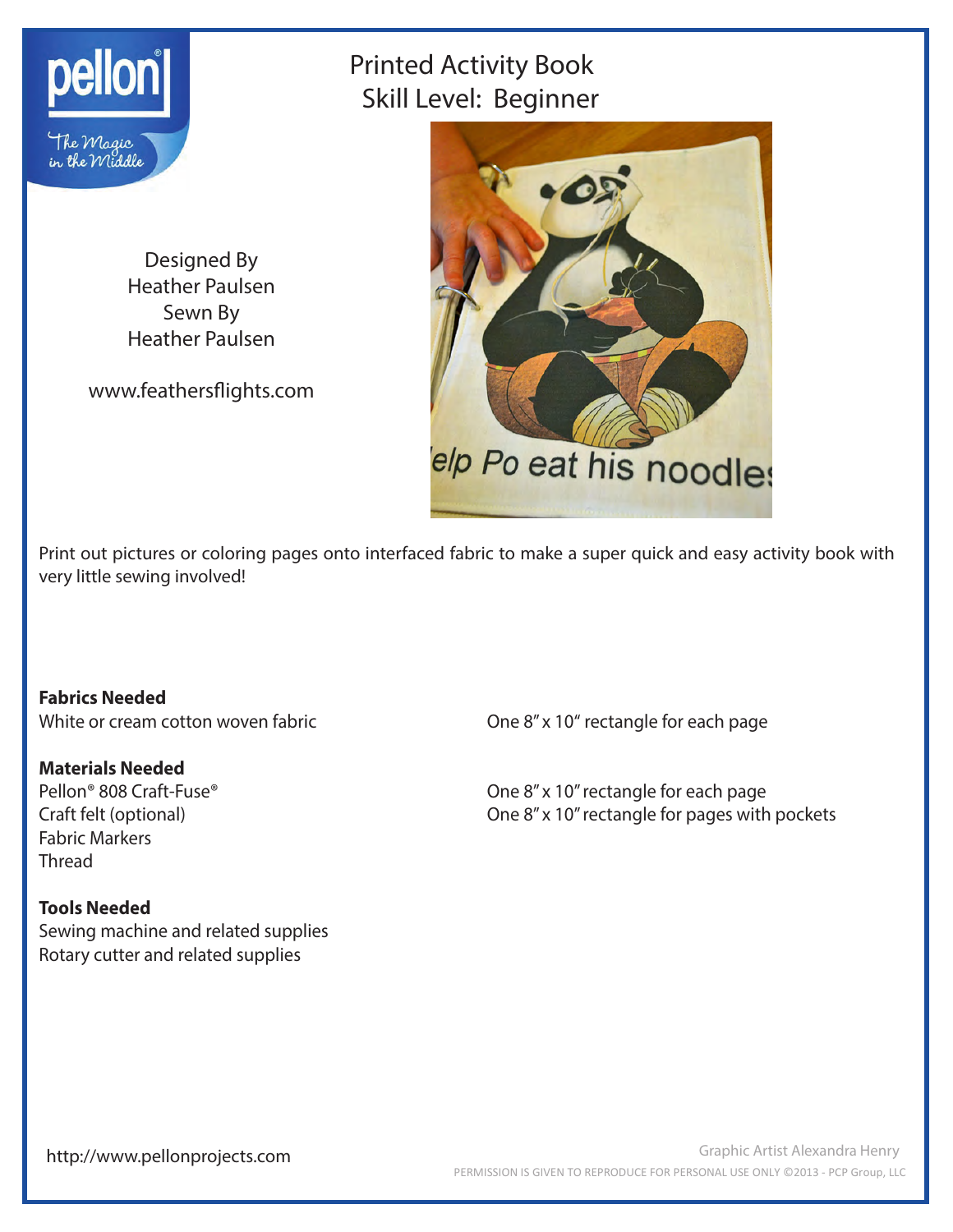http://www.pellonprojects.com

## Instructions

Step 1. Cut fabric and Craft-Fuse® into 8" x 10" rectangles for desired number of pages.





Step 2. Fuse one Craft-Fuse® rectangle to the wrong side of each fabric rectangle following manufacturer's instructions.

Step 3. Prepare a picture to print. Follow copyright laws. Print the picture onto a 8-1/2" x 11" piece of paper.

Printed Activity Book Page 2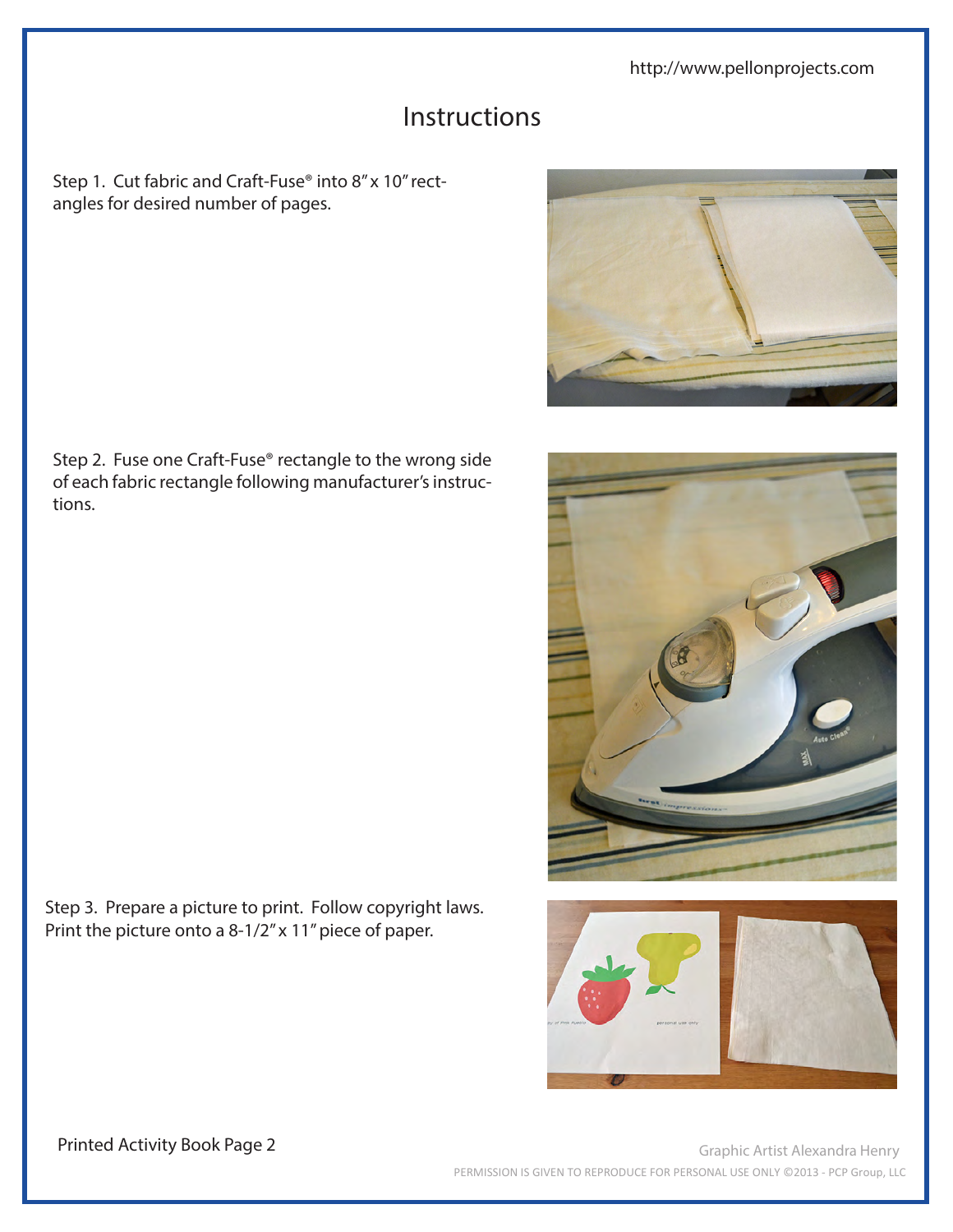## http://www.pellonprojects.com

Step 4. Place the fabric over the printed picture. Tape to hold edges while printing on the fabric.

Step 5. Print the design onto the fabric.

Step 6. Remove the fabric from the paper.









Printed Activity Book Page 3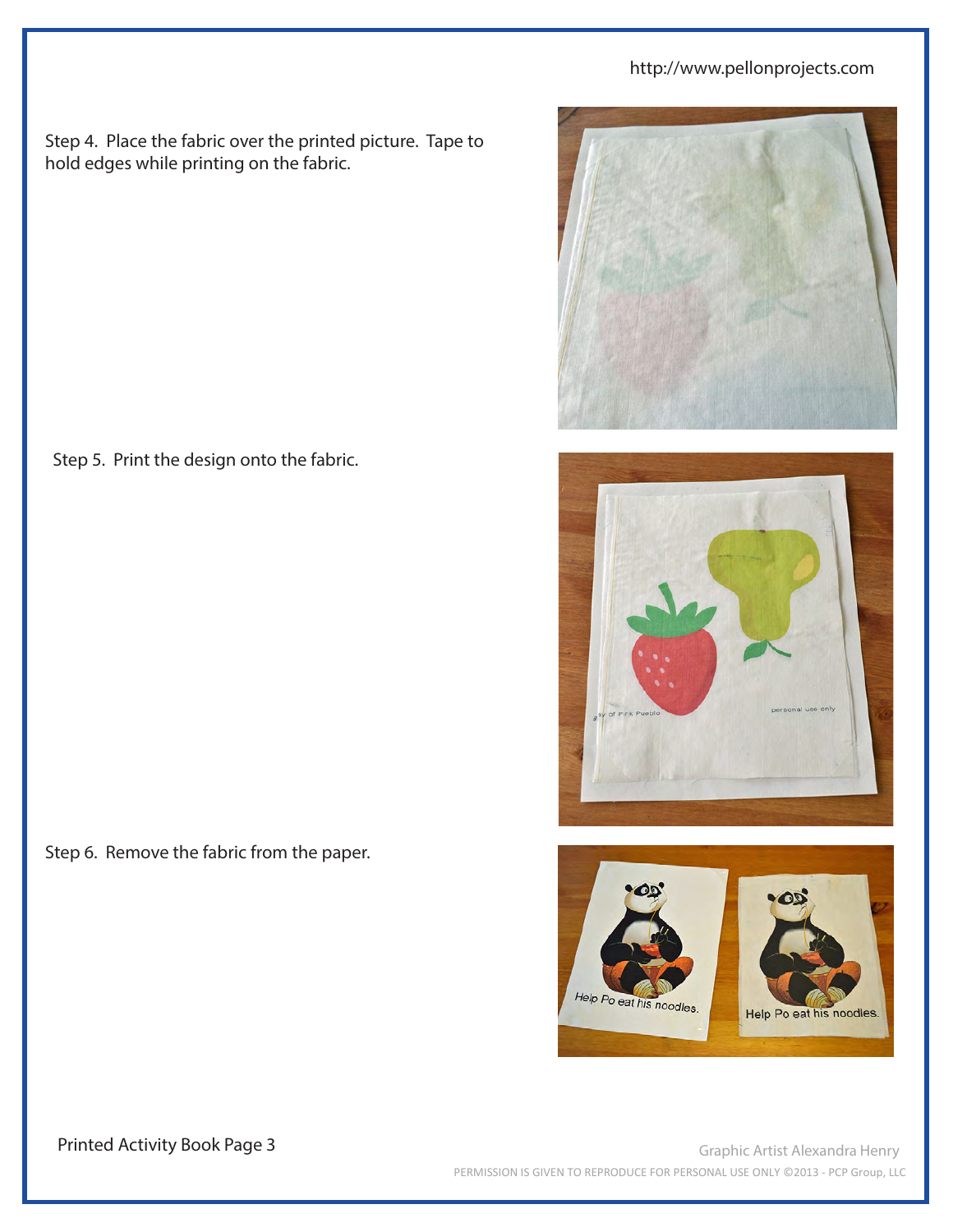### http://www.pellonprojects.com

Step 7. Add items to make the page into an activity. Color the page with permanent markers.

Step 8. Cut small items that will be placed in pockets on the pages.

Step 9. (optional) If pages are made that will have slits for pockets, cut one 8" x 10" rectangle of felt for each of those pages. Place the felt on the wrong side of the fabric. Add stitching to create the pocket.

Step 10. Place two pages right sides together. Stitch around the pages using a 1/4" seam allowance. Leave a gap to turn the pages.